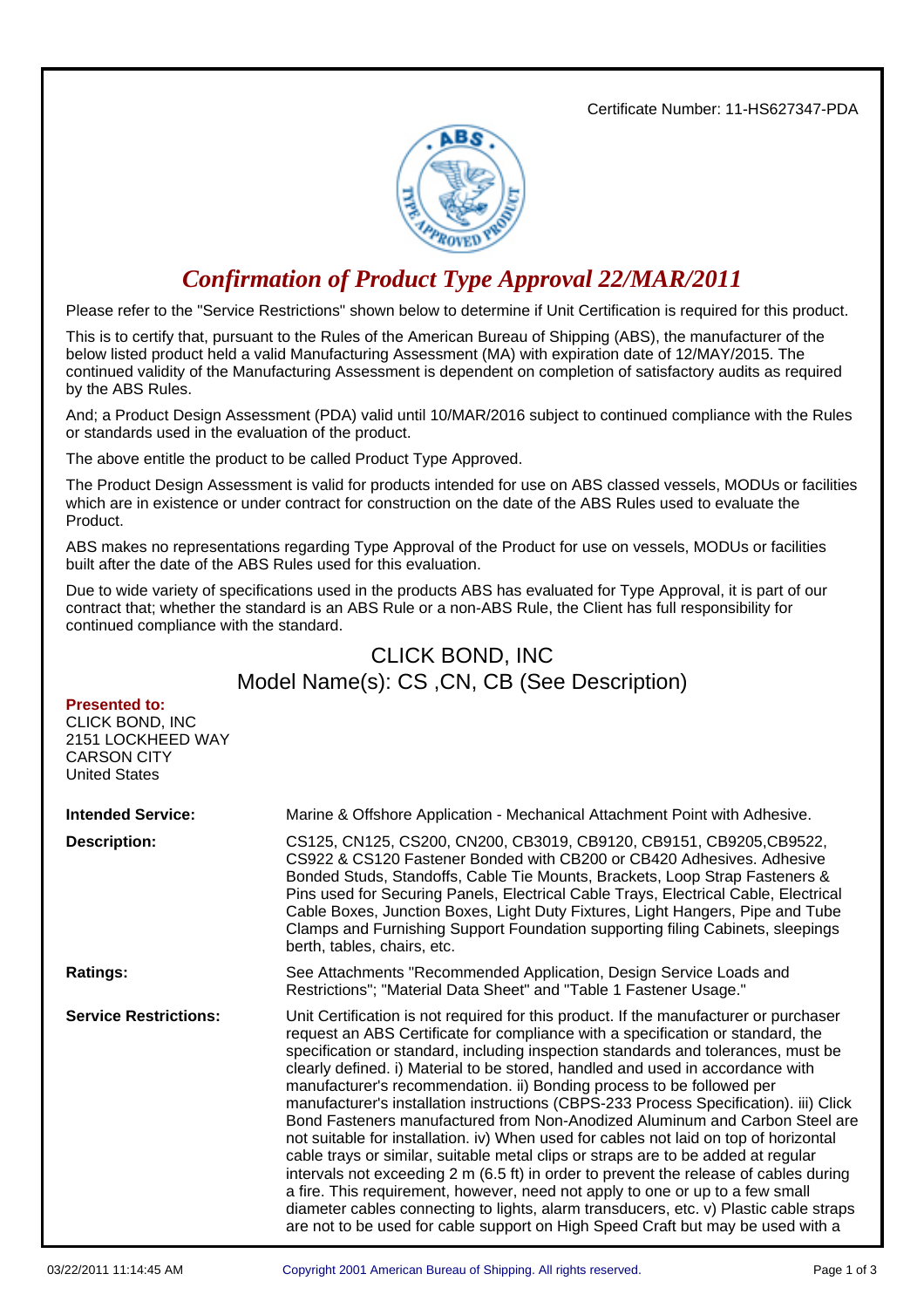|                                                                                                                | combination of metallic cable straps for retaining cables.                                                                                                                                                                                                                                                                                                                                                                                                                                                                                                                                                                                                                                                                                                                                                                                                                                                                                                                                                                                                                                                                                                                                                                                                                                                                                                                                                                                                                                                                                                                                                                                                                                                                                                                                                                                                                                                                                                                                                                                                                                                                                                                                                                                                                                                                                                      |  |
|----------------------------------------------------------------------------------------------------------------|-----------------------------------------------------------------------------------------------------------------------------------------------------------------------------------------------------------------------------------------------------------------------------------------------------------------------------------------------------------------------------------------------------------------------------------------------------------------------------------------------------------------------------------------------------------------------------------------------------------------------------------------------------------------------------------------------------------------------------------------------------------------------------------------------------------------------------------------------------------------------------------------------------------------------------------------------------------------------------------------------------------------------------------------------------------------------------------------------------------------------------------------------------------------------------------------------------------------------------------------------------------------------------------------------------------------------------------------------------------------------------------------------------------------------------------------------------------------------------------------------------------------------------------------------------------------------------------------------------------------------------------------------------------------------------------------------------------------------------------------------------------------------------------------------------------------------------------------------------------------------------------------------------------------------------------------------------------------------------------------------------------------------------------------------------------------------------------------------------------------------------------------------------------------------------------------------------------------------------------------------------------------------------------------------------------------------------------------------------------------|--|
| <b>Comments:</b><br><b>Notes / Documentation:</b>                                                              | When used on ABS Classed Vessels: i) Storage instructions and expiration dates<br>are to be clearly marked on the package. ii) Click Bond fasteners are not<br>recommended for use in the following applications: a) Locations where the service<br>temperature exceeds that of the specified adhesive, or generally in environments<br>where the continuous service temperatures are in excess of 250 $\degree$ F (121 $\degree$ C). b)<br>Applications on thin, unsupported substrate. For fastener with base diameters of<br>greater than 1.25 inches, the substrate thickness must be greater than 0.125<br>inches (0.32 cm). iii) Extent of use to be reviewed on a case by case basis.<br>Identifying data: Dwg. CS125 Rev. 10 Stud, Adhesive Bonded Dwg. CN125 Rev.                                                                                                                                                                                                                                                                                                                                                                                                                                                                                                                                                                                                                                                                                                                                                                                                                                                                                                                                                                                                                                                                                                                                                                                                                                                                                                                                                                                                                                                                                                                                                                                      |  |
|                                                                                                                | 12 Standoff, Adhesive Bonded Dwg. CS200 Rev. 12 Stud, Very Large Base,<br>Adhesive Bonded Dwg. CB3200 Rev. 4 Stud, Very Large, Adhesive Bonded Dwg.<br>CN200 Rev. 1 Standoff, Very Large, Adhesive Bonded Dwg. CB9120 Rev. 5<br>Mount, Cable Tie Anchor Dwg. CB9151 Rev. 1 Mount, Cable Tie Anchor,<br>Transverse Base Dwg. CB3019 Rev. 17 Mount. Cable Tie Dwg. CB9205 Rev. 4<br>Loop, Strap Fastener Dwg. CB9522 Rev. 7 Stud, Adhesive Bonded, Self Fixturing<br>Dwg. CS922 Rev. 1 Stud, Adhesive Bonded, Self Fixturing Dwg. CS120 Rev. - Pin,<br>Insulation Mount Test Reports: Single Lap Shear of Click Bond CB200 Adhesive<br>(per MIL-1312) Tested at 75 °F and 250 °F Bonded to 7075-T6 Aluminum<br>Substrate, dated 26 December 1996. Data From Salt Water Fluid Immersion Test<br>of CB9522 Studs Bonded with CB200 Adhesive, Report No. 9958 dated 11<br>September 2007. ETR97-0050 Tension Testing of Click Bond CB3019AA3V750<br>Cable Tie Mount, dated 18 November 1997. ETR98-0003 Tension and Shear<br>Testing of Click Bond CB3019AA()V750 (Ultem Mount) and CB3019AA()N750<br>(Nylon Mount) Cable Tie Mounts, dated 23 February 1998. ETR03-041 Tensile,<br>Peel, Modified Shear, and Shear Testing of Click Bond Adhesive Bonded Fastener<br>Bonded to Shipboard Materials with AO420 Adhesive, PR2001 B-1/2 Sealant and<br>RTV Sealant, dated 26 September 2003. ETR03-057A Tensile Testing of<br>CB9522CR10-10 Deckboard Mounting Studs Bonded with CB200 Adhesive to 3/8"<br>inch Steel Plate Hot/Wet Conditioned for 30 days, dated 23 January 2006.<br>ETR04-007 Tensile and Shear Testing of CS125-51618-()CR and<br>CS200-3824-()CR Studs Bonded with CB200 Acrylic Adhesive and CB359 Epoxy<br>Adhesive to Steel Substrate, dated 19 March 2004. ETR08-022 Tensile Testing<br>and 3" Modified Shear Testing of CS200-51618-16CR125 Studs Bonded with<br>CB200 Adhesive to 1/2" Thick Steel Substrate, dated 13 June 2008. ETR08-027<br>Tensile Testing of CS200-3816-16CR Studs Bonded with CB200 Adhesive to Bare<br>Steel Test Performed at 350 ° F and 400 ° F. ETR10-27 Adhesive Bonded<br>Fastener Certification Test, dated 13 August 2010. SwRI Project No.<br>01.1648.02.020 IEC60092-101, Electrical Installations Ships - Part 101: Definitions<br>and General Requirements, Flame Retardant Test, dated 17 January 2011. |  |
| <b>Term of Validity:</b>                                                                                       | This Product Design Assessment (PDA) Certificate 11-HS627347-PDA, dated<br>11/Mar/2011 remains valid until 10/Mar/2016 or until the Rules or specifications<br>used in the assessment are revised (whichever occurs first). This PDA is intended<br>for a product to be installed on an ABS classed vessel, MODU or facility which is in<br>existence or under contract for construction on the date of the ABS Rules or<br>specifications used to evaluate the Product. Use of the Product on an ABS classed<br>vessel, MODU or facility which is contracted after the validity date of the ABS Rules<br>and specifications used to evaluate the Product, will require re-evaluation of the<br>PDA. Use of the Product for non ABS classed vessels, MODUs or facilities is to be<br>to an agreement between the manufacturer and intended client.                                                                                                                                                                                                                                                                                                                                                                                                                                                                                                                                                                                                                                                                                                                                                                                                                                                                                                                                                                                                                                                                                                                                                                                                                                                                                                                                                                                                                                                                                                              |  |
| <b>ABS Rules:</b>                                                                                              | 2011 Steel Vessels Rules 1-1-4/7.7, 1-1-Appendix 3, 4-8-4/21.9.1, 21.9.3(b); 2000<br>ABS Guide for Building and Classing Motor Pleasure Yachts 21.13.2; 2001 Guide<br>For Building and Classing High-Speed Craft 4/5B3.9.1; 2011 ABS Rules for Steel<br>Vessels Rules under 90 meters (295 feet) in Length 4-6-3/5.9.1(c), 5.9.1(f)                                                                                                                                                                                                                                                                                                                                                                                                                                                                                                                                                                                                                                                                                                                                                                                                                                                                                                                                                                                                                                                                                                                                                                                                                                                                                                                                                                                                                                                                                                                                                                                                                                                                                                                                                                                                                                                                                                                                                                                                                             |  |
| <b>National Standards:</b><br><b>International Standards:</b><br><b>Government Authority:</b><br><b>EUMED:</b> |                                                                                                                                                                                                                                                                                                                                                                                                                                                                                                                                                                                                                                                                                                                                                                                                                                                                                                                                                                                                                                                                                                                                                                                                                                                                                                                                                                                                                                                                                                                                                                                                                                                                                                                                                                                                                                                                                                                                                                                                                                                                                                                                                                                                                                                                                                                                                                 |  |
| Others:                                                                                                        | 2007 ABS Rules for Building and Classing Steel Vessel Rules for Service on<br>Rivers & Intracoastal Waterways 4-5-3/5.9.1(c), 5.9.1(f); 2009 ABS Rules for<br>Building and Classing Steel Barges 4-1-3/1; 2001 ABS Guide for Building and<br>Classing Passanger Vessels Section 5/13.1; 1975 Rules for Building and Classing<br>Aluminum Vessels Section 33.                                                                                                                                                                                                                                                                                                                                                                                                                                                                                                                                                                                                                                                                                                                                                                                                                                                                                                                                                                                                                                                                                                                                                                                                                                                                                                                                                                                                                                                                                                                                                                                                                                                                                                                                                                                                                                                                                                                                                                                                    |  |